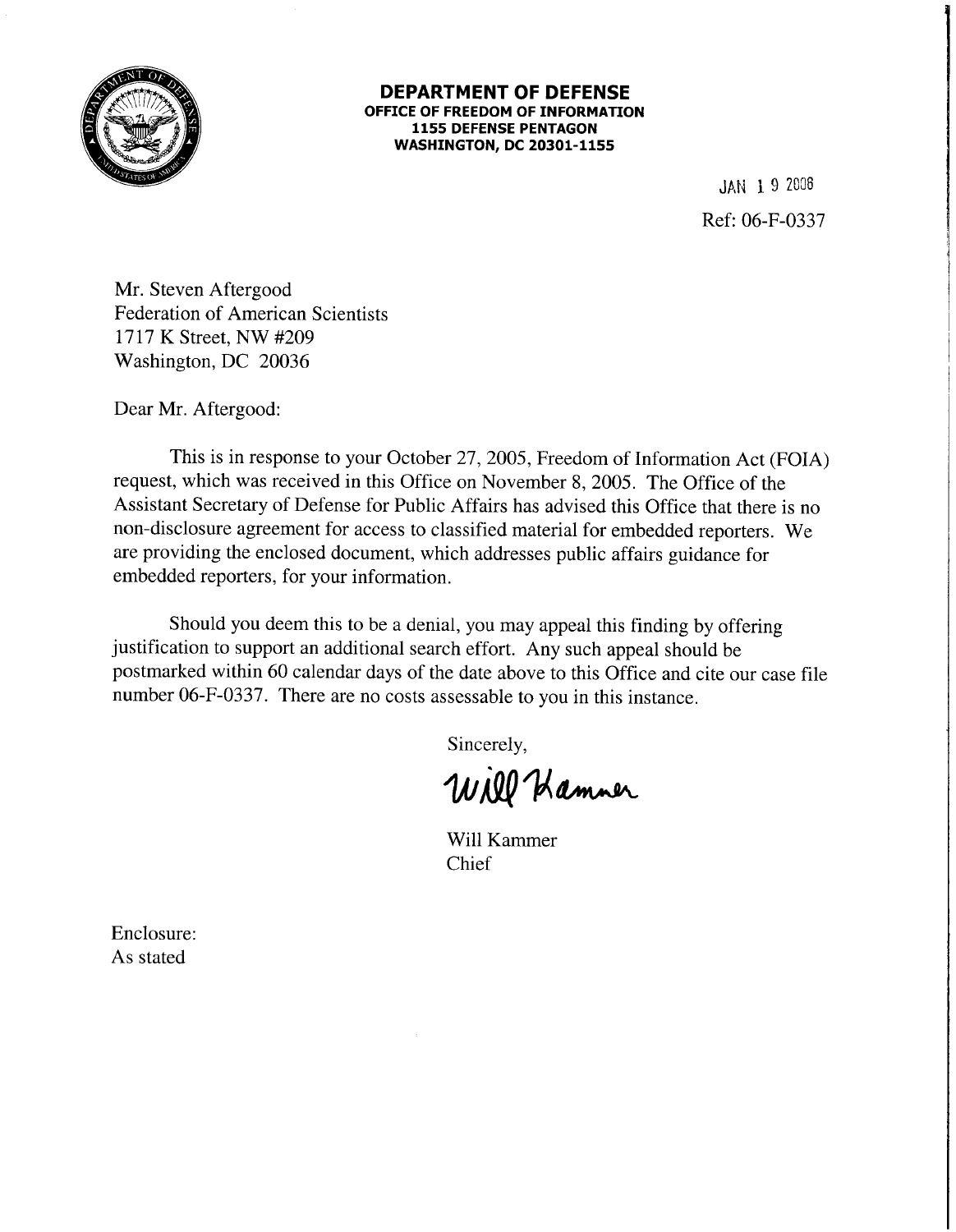1019002 FEB 03 FM SECDEF WASHINGTON DC//OASD-PA// TO SECDEF WASHINGTON DC//CHAIRS// AIG 8777 HQ USEUCOM VAIHINGEN GE//PA// USCINCEUR VAIHINGEN GE//ECPA// JOINT STAFF WASHINGTON DC//PA// SECSTATE WASHINGTON DC//PA// CJCS WASHINGTON DC//PA// NSC WASHINGTON DC WHITE HOUSE SITUATION ROOM INFO SECDEF WASHINGTON DC//OASD-PA/DPO//

UNCLAS

 $\chi$ 

SUBJECT: PUBLIC AFFAIRS GUIDANCE (PAG) ON EMBEDDING MEDIA DURING POSSIBLE FUTURE OPERATIONS/DEPLOYMENTS IN THE U.S. CENTRAL COMMANDS (CENTCOM) AREA OF RESPONSIBILITY (AOR) .

REFERENCES: REF. A. SECDEF MSG, DTG 1722002 JAN 03, SUBJ: PUBLIC AFFAIRS GUIDANCE (PAG) FOR MOVEMENT OF FORCES INTO THE CENTCOM AOR FOR POSSIBLE FUTURE OPERATIONS.

1. PURPOSE. THIS MESSAGE PROVIDES GUIDANCE, POLICIES AND PROCEDURES ON EMBEDDING NEWS MEDIA DURING POSSIBLE FUTURE OPERATIONS/DEPLOYMENTS IN THE CENTCOM AOR. IT CAN BE ADAPTED FOR USE IN OTHER UNIFIED COMMAND AORS AS NECESSARY.

2. POLICY.

2.A. THE DEPARTMENT OF DEFENSE (DOD) POLICY ON MEDIA COVERAGE OF FUTURE MILITARY OPERATIONS IS THAT MEDIA WILL HAVE LONG-TERM, MINIMALLY RESTRICTIVE ACCESS TO U.S. AIR, GROUND AND NAVAL FORCES THROUGH EMBEDDING. MEDIA COVERAGE OF ANY FUTURE OPERATION WILL, TO A LARGE EXTENT, SHAPE PUBLIC PERCEPTION OF THE NATIONAL SECURITY ENVIRONMENT NOW AND IN THE YEARS AHEAD. THIS HOLDS TRUE FOR THE U.S. PUBLIC; THE PUBLIC IN ALLIED COUNTRIES WHOSE OPINION CAN AFFECT THE DURABILITY OF OUR COALITION; AND PUBLICS IN COUNTRIES WHERE WE CONDUCT OPERATIONS, WHOSE PERCEPTIONS OF US CAN AFFECT THE COST AND DURATION OF OUR INVOLVEMENT. OUR ULTIMATE STRATEGIC SUCCESS IN BRINGING PEACE AND SECURITY TO THIS REGION WILL COME IN OUR LONG-TERM COMMITMENT TO SUPPORTING OUR DEMOCRATIC IDEALS. WE NEED TO TELL THE FACTUAL STORY-GOOD OR BAD - BEFORE OTHERS SEED THE MEDIA WITH DISINFORMATION AND DISTORTIONS, AS THEY MOST CERTAINLY WILL CONTINUE TO DO. OUR PEOPLE IN THE FIELD NEED TO TELL OUR STORY - ONLY COMMANDERS CAN ENSURE THE MEDIA GET TO THE STORY ALONGSIDE THE TROOPS. WE MUST ORGANIZE FOR AND FACILITATE ACCESS OF NATIONAL AND INTERNATIONAL MEDIA TO OUR FORCES, INCLUDING THOSE FORCES ENGAGED IN GROUND OPERATIONS, WITH THE GOAL OF DOING SO RIGHT FROM THE START. TO ACCOMPLISH THIS, WE WILL EMBED MEDIA WITH OUR UNITS. THESE EMBEDDED MEDIA WILL LIVE, WORK AND TRAVEL AS PART OF THE UNITS WITH WHICH THEY ARE EMBEDDED TO FACILITATE MAXIMUM, IN-DEPTH COVERAGE OF U.S. FORCES IN COMBAT AND RELATED OPERATIONS. COMMANDERS AND PUBLIC AFFAIRS OFFICERS MUST WORK TOGETHER TO BALANCE THE NEED FOR MEDIA ACCESS WITH THE NEED FOR OPERATIONAL SECURITY.

2.E. MEDIA WILL BE EMBEDDED WITH UNIT PERSONNEL AT AIR AND GROUND FORCES BASES AND AFLOAT TO ENSURE A FULL UNDERSTANDING OF ALL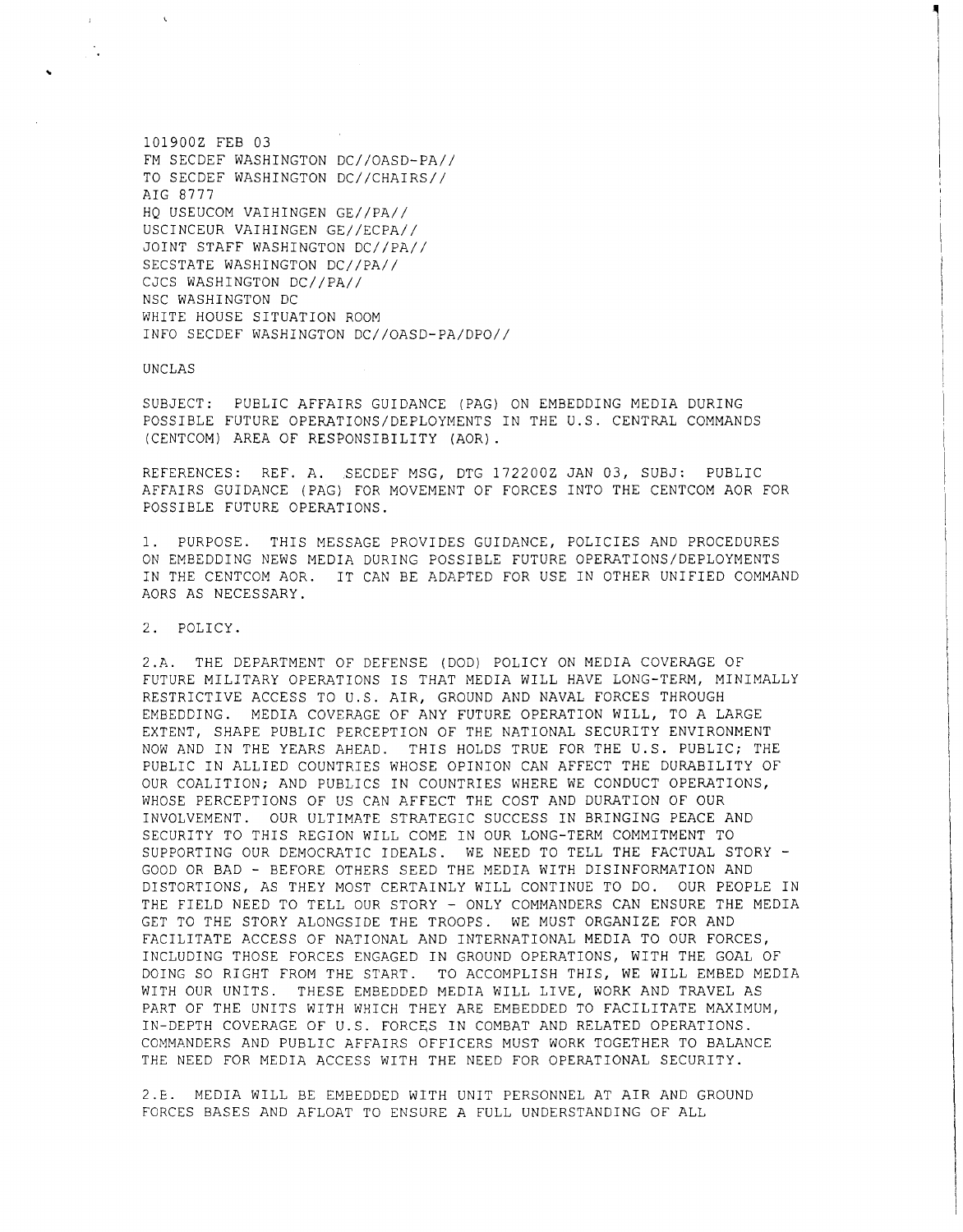OPERATIONS. MEDIA WILL BE GIVEN ACCESS TO OPERATIONAL COMBAT MISSIONS, INCLUDING MISSION PREPARATION AND DEBRIEFING, WHENEVER POSSIBLE.

~  $\mathbf{I}$ 

2.C. A MEDIA EMBED IS DEFINED AS A MEDIA REPRESENTATIVE REMAINING WITH A UNIT ON AN EXTENDED BASIS - PERHAPS A PERIOD OF WEEKS OR EVEN MONTHS. COMMANDERS WILL PROVIDE BILLETING, RATIONS AND MEDICAL ATTENTION, IF NEEDED, TO THE EMBEDDED MEDIA COMMENSURATE WITH THAT PROVIDED TO MEMBERS OF THE UNIT, AS WELL AS ACCESS TO MILITARY TRANSPORTATION AND ASSISTANCE WITH COMMUNICATIONS FILING/TRANSMITTING MEDIA PRODUCTS, IF REQUIRED.

2.C.l. EMBEDDED MEDIA ARE NOT AUTHORIZED USE OF THEIR OWN VEHICLES WHILE TRAVELING IN AN EMBEDDED STATUS.

2.C.2. TO THE EXTENT POSSIBLE, SPACE ON MILITARY TRANSPORTATION WILL BE MADE AVAILABLE FOR MEDIA EQUIPMENT NECESSARY TO COVER A PARTICULAR OPERATION. THE MEDIA IS RESPONSIBLE FOR LOADING AND CARRYING THEIR OWN EQUIPMENT AT ALL TIMES. USE OF PRIORITY INTER-THEATER AIRLIFT FOR EMBEDDED MEDIA TO COVER STORIES, AS WELL AS TO FILE STORIES, IS HIGHLY ENCOURAGED. SEATS ABOARD VEHICLES, AIRCRAFT AND NAVAL SHIPS WILL BE MADE AVAILABLE TO ALLOW MAXIMUM COVERAGE OF U.S. TROOPS IN THE FIELD.

2.C.3. UNITS SHOULD PLAN LIFT AND LOGISTICAL SUPPORT TO ASSIST IN MOVING MEDIA PRODUCTS TO AND FROM THE BATTLEFIELD SO AS TO TELL OUR STORY IN A TIMELY MANNER. IN THE EVENT OF COMMERCIAL COMMUNICATIONS DIFFICULTIES, MEDIA ARE AUTHORIZED TO FILE STORIES VIA EXPEDITIOUS <sup>I</sup> MILITARY SIGNAL/COMMUNICATIONS CAPABILITIES.

2.C.4. NO COMMUNICATIONS EQUIPMENT FOR USE BY MEDIA IN THE CONDUCT OF THEIR DUTIES WILL BE SPECIFICALLY PROHIBITED. HOWEVER, UNIT COMMANDERS MAY IMPOSE TEMPORARY RESTRICTIONS ON ELECTRONIC TRANSMISSIONS FOR OPERATIONAL SECURITY REASONS. MEDIA WILL SEEK APPROVAL TO USE ELECTRONIC DEVICES IN A COMBAT/HOSTILE ENVIRONMENT, UNLESS OTHERWISE DIRECTED BY THE UNIT COMMANDER OR HIS/HER DESIGNATED REPRESENTATIVE. THE USE OF COMMUNICATIONS EQUIPMENT WILL BE DISCUSSED IN FULL WHEN THE MEDIA ARRIVE AT THEIR ASSIGNED UNIT.

3. PROCEDURES.

 $\mathcal{L}_{\mathcal{L}}$ 

3.A. THE OFFICE OF THE ASSISTANT SECRETARY OF DEFENSE FOR PUBLIC AFFAIRS (OASD(PA) IS THE CENTRAL AGENCY FOR MANAGING AND VETTING MEDIA EMBEDS TO INCLUDE ALLOCATING EMBED SLOTS TO MEDIA ORGANIZATIONS. EMBED AUTHORITY MAY BE DELEGATED TO SUBORDINATE ELEMENTS AFTER THE COMMENCEMENT OF HOSTILITIES AND AT THE DISCRETION OF OASD(PA). EMBED OPPORTUNITIES WILL BE ASSIGNED TO MEDIA ORGANIZATIONS, NOT TO INDIVIDUAL REPORTERS. THE DECISION AS TO WHICH MEDIA REPRESENTATIVE WILL FILL ASSIGNED EMBED SLOTS WILL BE MADE BY THE DESIGNATED POC FOR EACH NEWS ORGANIZATION.

3.A.l. IAW REF. A, COMMANDERS OF UNITS IN RECEIPT OF A DEPLOYMENT ORDER MAY EMBED REGIONAL/LOCAL MEDIA DURING PREPARATIONS FOR DEPLOYMENT, DEPLOYMENT AND ARRIVAL IN THEATER UPON RECEIPT OF THEATER CLEARANCE FROM CENTCOM AND APPROVAL OF THE COMPONENT COMMAND. COMMANDERS WILL INFORM THESE MEDIA, PRIOR TO THE DEPLOYING EMBED, THAT OASD(PA) IS THE APPROVAL AUTHORITY FOR ALL COMBAT EMBEDS AND THAT THEIR PARTICULAR EMBED MAY END AFTER THE UNIT'S ARRIVAL IN THEATER. THE MEDIA ORGANIZATION MAY APPLY TO OASD(PA) FOR CONTINUED EMBEDDING, BUT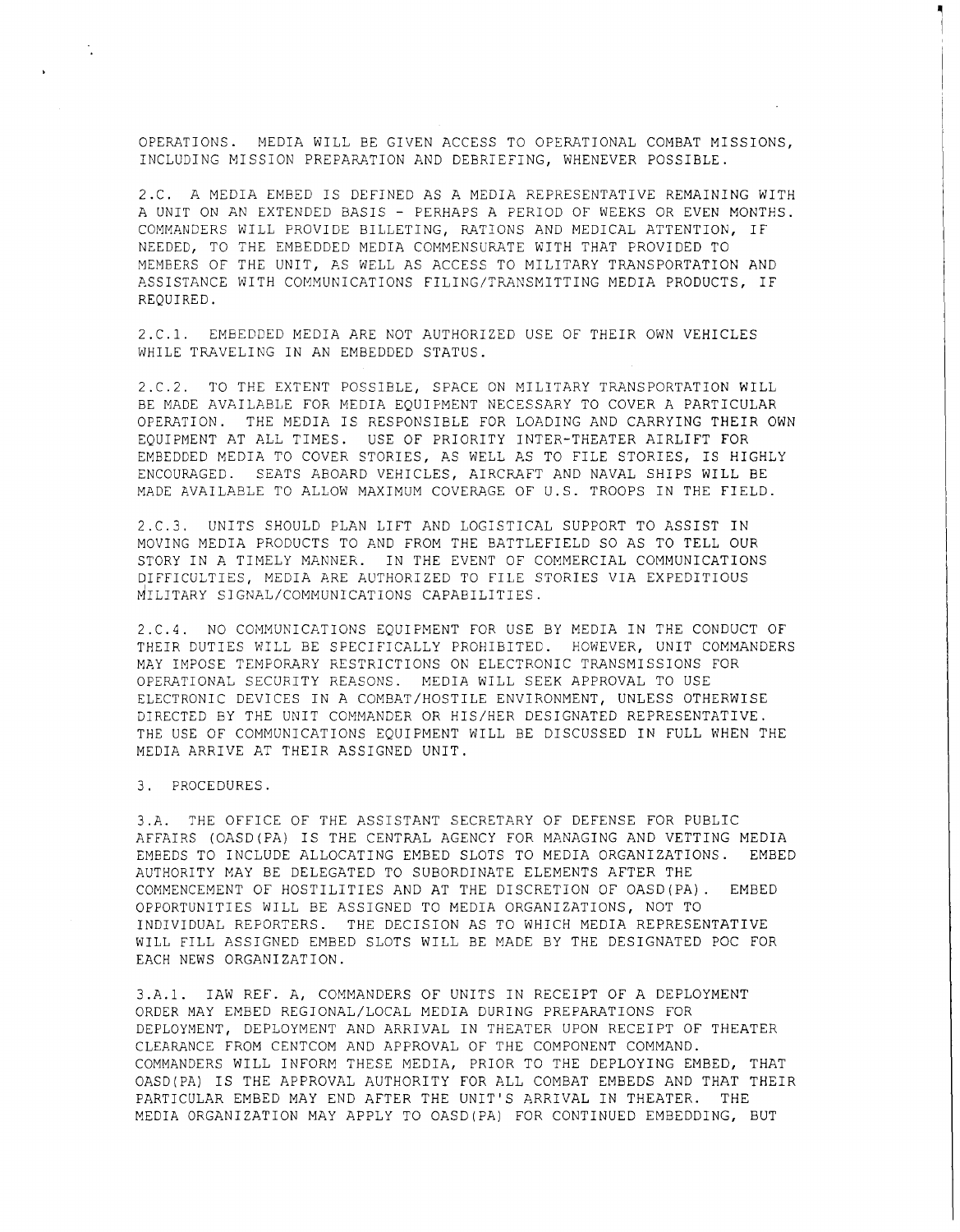THERE IS NO GUARANTEE AND THE MEDIA ORGANIZATION WILL HAVE TO MAKE ARRANGEMENTS FOR AND PAY FOR THE JOURNALISTS' RETURN TRIP.

٠.

~ I

3.B. WITHOUT MAKING COMMITMENTS TO MEDIA ORGANIZATIONS, DEPLOYING UNITS WILL IDENTIFY LOCAL MEDIA FOR POTENTIAL EMBEDS AND NOMINATE THEM THROUGH PA CHANNELS TO OASD(PA) (POC: MAJ TIM BLAIR, DSN 227-1253; COMM. 703-697-1253; EMAIL TIMOTHY.ELAIR@OSD.MIL). INFORMATION REQUIRED TO BE FORWARDED INCLUDES MEDIA ORGANIZATION, TYPE OF MEDIA AND CONTACT INFORMATION INCLUDING BUREAU CHIEF/MANAGING EDITOR/NEWS DIRECTOR'S NAME; OFFICE, HOME AND CELL PHONE NUMBERS; PAGER NUMBERS AND EMAIL ADDRESSES. SUBMISSIONS FOR EMBEDS WITH SPECIFIC UNITS SHOULD INCLUDE AN UNIT'S RECOMMENDATION AS TO WHETHER THE REQUEST SHOULD BE HONORED.

3.C. UNIT COMMANDERS SHOULD ALSO EXPRESS, THROUGH THEIR CHAIN OF COMMAND AND PA CHANNELS TO OASD(PA), THEIR DESIRE AND CAPABILITY TO SUPPORT ADDITIONAL MEDIA EMBEDS BEYOND THOSE ASSIGNED.

3.D. FREELANCE MEDIA<sup>\*</sup> WILL BE AUTHORIZED TO EMBED IF THEY ARE SELECTED BY A NEWS ORGANIZATION AS THEIR EMBED REPRESENTATIVE.

3.E. UNITS WILL BE AUTHORIZED DIRECT COORDINATION WITH MEDIA AFTER ASSIGNMENT AND APPROVAL BY OASD(PA).

3.E.1.UNITS ARE RESPONSIBLE FOR ENSURING THAT ALL EMBEDDED MEDIA AND THEIR NEWS ORGANIZATIONS HAVE SIGNED THE ''RELEASE, INDEMNIFICATION, AND HOLD HARMLESS AGREEMENT AND AGREEMENT NOT TO SUE", FOUND AT HTTP://WWW.DEFENSELINK.MIL/NEWS/FEE2003/D20030210EMBED.PDF. UNITS MUST MAINTAIN A COPY OF THIS AGREEMENT FOR ALL MEDIA EMBEDDED WITH THEIR UNIT.

3.F. EMBEDDED MEDIA OPERATE AS PART OF THEIR ASSIGNED UNIT. AN ESCORT MAY BE ASSIGNED AT THE DISCRETION OF THE UNIT COMMANDER. THE ABSENCE OF A PA ESCORT IS NOT A REASON TO PRECLUDE MEDIA ACCESS TO OPERATIONS.

3.G. COMMANDERS WILL ENSURE THE MEDIA ARE PROVIDED WITH EVERY OPPORTUNITY TO OBSERVE ACTUAL COMBAT OPERATIONS. THE PERSONAL SAFETY OF CORRESPONDENTS IS NOT A REASON TO EXCLUDE THEM FROM COMBAT AREAS.

3.H. IF, *IN* THE OPINION OF THE UNIT COMMANDER, A MEDIA REPRESENTATIVE IS UNABLE TO WITHSTAND THE RIGOROUS CONDITIONS REQUIRED TO OPERATE WITH THE FORWARD DEPLOYED FORCES, THE COMMANDER OR HIS/HER REPRESENTATIVE MAY LIMIT THE REPRESENTATIVES PARTICIPATION WITH OPERATIONAL FORCES TO ENSURE UNIT SAFETY AND INFORM OASD(PA) THROUGH PA CHANNELS AS SOON AS POSSIBLE. GENDER WILL NOT BE AN EXCLUDING FACTOR UNDER ANY CIRCUMSTANCE.

3.I. IF FOR ANY REASON A MEDIA REPRESENTATIVE CANNOT PARTICIPATE IN AN OPERATION, THEY WILL BE TRANSPORTED TO THE NEXT HIGHER HEADQUARTERS FOR THE DURATION OF THE OPERATION.

3.J. COMMANDERS WILL OBTAIN THEATER CLEARANCE FROM CENTCOM/PA FOR MEDIA EMBARKING ON MILITARY CONVEYANCE FOR PURPOSES OF EMBEDDING.

3.K. UNITS HOSTING EMBEDDED MEDIA WILL ISSUE INVITATIONAL TRAVEL ORDERS, AND NUCLEAR, BIOLOGICAL AND CHEMICAL (NBC) GEAR. SEE PARA. 5. FOR DETAILS ON WHICH ITEMS ARE ISSUED AND WHICH ITEMS THE MEDIA ARE RESPONSIBLE TO PROVIDE FOR THEMSELVES.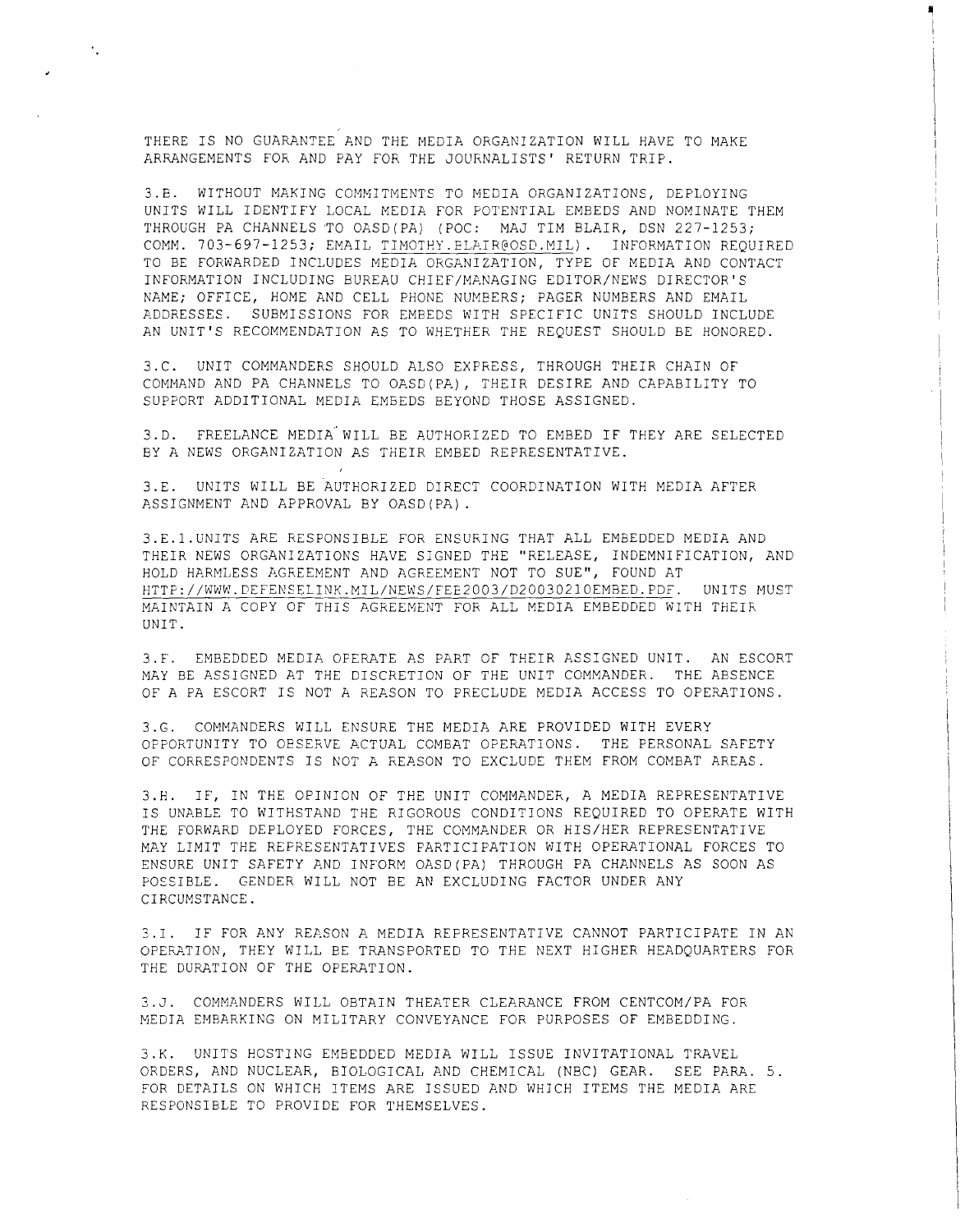3.L. MEDIA ARE RESPONSIBLE FOR OBTAINING THEIR OWN PASSPORTS AND VISAS.

 $\ddot{\cdot}$ 

3.M. MEDIA WILL AGREE TO ABIDE BY THE CENTCOM/OASD(PA) GROUND RULES STATED IN PARA. 4 OF THIS MESSAGE IN EXCHANGE FOR COMMAND/UNIT-PROVIDED SUPPORT AND ACCESS TO SERVICE MEMBERS, INFORMATION AND OTHER PREVIOUSLY-STATED PRIVILEGES. ANY VIOLATION OF THE GROUND RULES COULD RESULT IN TERMINATION OF THAT MEDIA'S EMBED OPPORTUNITY.

~ I

3.N. DISPUTES/DIFFICULTIES. ISSUES, QUESTIONS, DIFFICULTIES OR DISPUTES ASSOCIATED WITH GROUND RULES OR OTHER ASPECTS OF EMBEDDING MEDIA THAT CANNOT BE RESOLVED AT THE UNIT LEVEL, OR THROUGH THE CHAIN OF COMMAND, WILL BE FORWARDED THROUGH PA CHANNELS FOR RESOLUTION. COMMANDERS WHO WISH TO TERMINATE AN EMBED FOR CAUSE MUST NOTIFY CENTCOM/PA PRIOR TO TERMINATION. IF A DISPUTE CANNOT BE RESOLVED AT A LOWER LEVEL, OASD(PA) WILL BE THE FINAL RESOLUTION AUTHORITY. IN ALL CASES, THIS SHOULD BE DONE AS EXPEDITIOUSLY AS POSSIBLE TO PRESERVE THE NEWS VALUE OF THE SITUATION.

3.0. MEDIA WILL PAY THEIR OWN BILLETING EXPENSES IF BILLETED IN A COMMERCIAL FACILITY.

3.F. MEDIA WILL DEPLOY WITH THE NECESSARY EQUIPMENT TO COLLECT AND TRANSMIT THEIR STORIES.

3.0. THE STANDARD FOR RELEASE OF INFORMATION SHOULD BE TO ASK "WHY NOT RELEASE" VICE "WHY RELEASE." DECISIONS SHOULD BE MADE ASAP, PREFERABLY IN MINUTES, NOT HOURS.

3.R. THERE IS NO GENERAL REVIEW PROCESS FOR MEDIA PRODUCTS. SEE PARA 6.A. FOR FURTHER DETAIL CONCERNING SECURITY AT THE SOURCE.

3.S. MEDIA WILL ONLY BE GRANTED ACCESS TO DETAINEES OR EPWS WITHIN THE PROVISIONS OF THE GENEVA CONVENTIONS OF 1949. SEE PARA. 4.G.17. FOR THE GROUND RULE.

3.T. HAVING EMBEDDED MEDIA DOES NOT PRECLUDE CONTACT WITH OTHER MEDIA. EMBEDDED MEDIA, AS A RESULT OF TIME INVESTED WITH THE UNIT AND GROUND RULES AGREEMENT, MAY HAVE A DIFFERENT LEVEL OF ACCESS.

3.U. CENTCOM/PA WILL ACCOUNT FOR EMBEDDED MEDIA DURING THE TIME THE MEDIA IS EMBEDDED IN THEATER. CENTCOM/PA WILL REPORT CHANGES IN EMBED STATUS TO OASD(PA) AS THEY OCCUR.

3.V. IF A MEDIA REPRESENTATIVE IS KILLED OR INJURED IN THE COURSE OF MILITARY OPERATIONS, THE UNIT WILL IMMEDIATELY NOTIFY OASD(PA), THROUGH PA CHANNELS. OASD(PA) WILL CONTACT THE RESPECTIVE MEDIA ORGANIZATION(S), WHICH WILL MAKE NEXT OF KIN NOTIFICATION IN ACCORDANCE WITH THE INDIVIDUAL'S WISHES.

3.W. MEDIA MAY TERMINATE THEIR EMBED OPPORTUNITY AT ANY TIME. UNIT COMMANDERS WILL PROVIDE, AS THE TACTICAL SITUATION PERMITS AND BASED ON THE AVAILABILITY OF TRANSPORTATION, MOVEMENT BACK TO THE NEAREST LOCATION WITH COMMERCIAL TRANSPORTATION.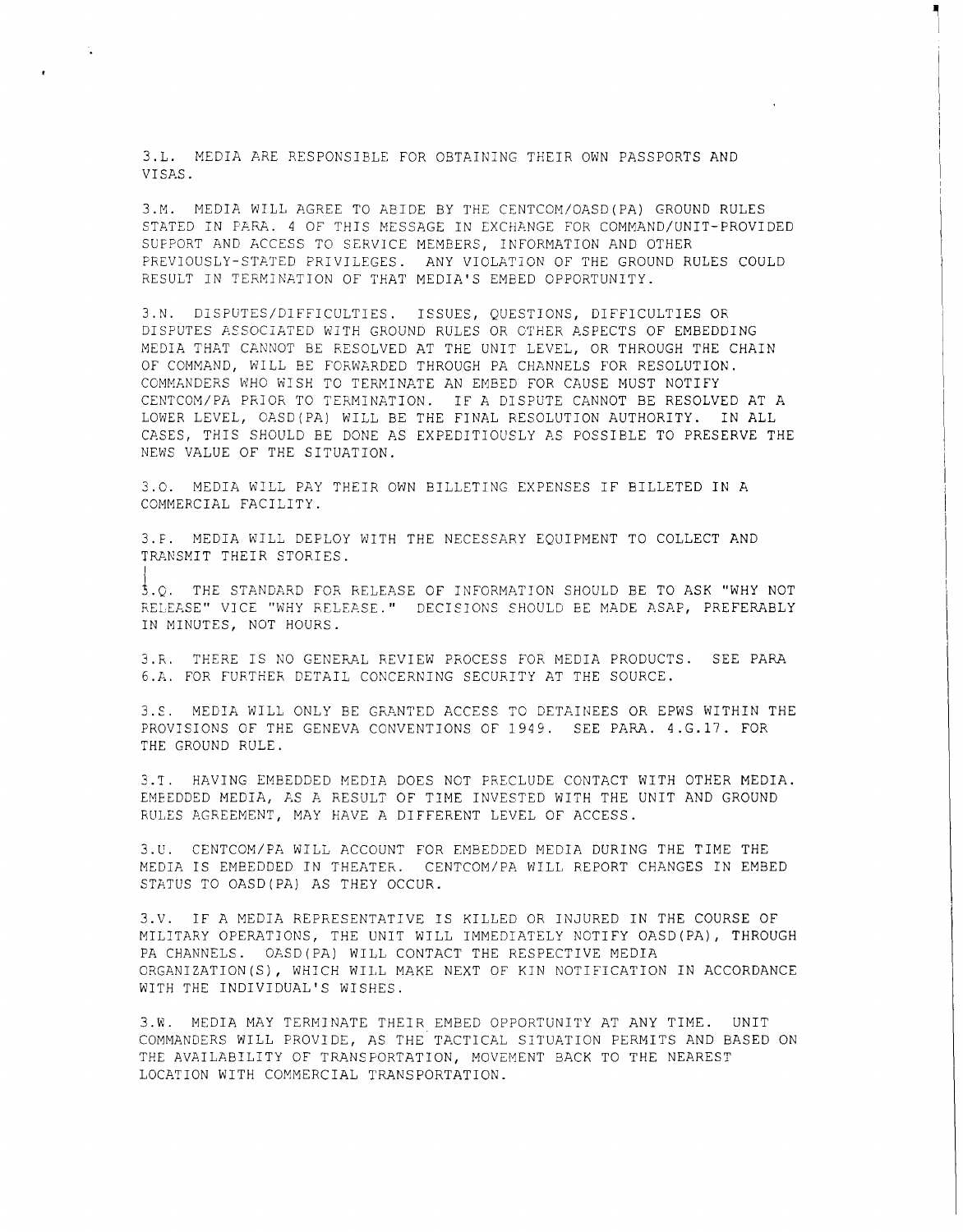3.W.1. DEPARTING MEDIA WILL BE DEBRIEFED ON OPERATIONAL SECURITY CONSIDERATIONS AS APPLICABLE TO ONGOING AND FUTURE OPERATIONS WHICH THEY MAY NOW HAVE INFORMATION CONCERNING.

 $\chi$ 

 $\frac{1}{2}$ 

 $\mathbb{I}$  . I

4. GROUND RULES. FOR THE SAFETY AND SECURITY OF U.S. FORCES AND EMBEDDED MEDIA, MEDIA WILL ADHERE TO ESTABLISHED GROUND RULES. GROUND RULES WILL BE AGREED TO IN ADVANCE AND SIGNED BY MEDIA PRIOR TO EMBEDDING. VIOLATION OF THE GROUND RULES MAY RESULT IN THE IMMEDIATE TERMINATION OF THE EMBED AND REMOVAL FROM THE AOR. THESE GROUND RULES RECOGNIZE THE RIGHT OF THE MEDIA TO COVER MILITARY OPERATIONS AND ARE IN NO WAY INTENDED TO PREVENT RELEASE OF DEROGATORY, EMBARRASSING, NEGATIVE OR UNCOMPLIMENTARY INFORMATION. ANY MODIFICATION TO THE STANDARD GROUND RULES WILL BE FORWARDED THROUGH THE PA CHANNELS TO CENTCOM/PA FOR APPROVAL. STANDARD GROUND RULES ARE:

4.A. ALL INTERVIEWS WITH SERVICE MEMBERS WILL BE ON THE RECORD. SECURITY AT THE SOURCE IS THE POLICY. INTERVIEWS WITH PILOTS AND AIRCREW MEMBERS ARE AUTHORIZED UPON COMPLETION OF MISSIONS; HOWEVER, RELEASE OF INFORMATION MUST CONFORM TO THESE MEDIA GROUND RULES.

4.B. PRINT OR BROADCAST STORIES WILL BE DATELINED ACCORDING TO LOCAL GROUND RULES. LOCAL GROUND RULES WILL BE COORDINATED THROUGH COMMAND CHANNELS WITH CENTCOM.

4.C. MEDIA EMBEDDED WITH U.S. FORCES ARE NOT PERMITTED TO CARRY PERSONAL FIREARMS. I

4.0. LIGHT DISCIPLINE RESTRICTIONS WILL BE FOLLOWED. VISIBLE LIGHT SOURCES, INCLUDING FLASH OR TELEVISION LIGHTS, FLASH CAMERAS WILL NOT BE USED WHEN OPERATING WITH FORCES AT NIGHT UNLESS SPECIFICALLY APPROVED IN ADVANCE EY THE ON-SCENE COMMANDER.

4.E. EMBARGOES MAY BE IMPOSED TO PROTECT OPERATIONAL SECURITY. EMBARGOES WILL ONLY BE USED FOR OPERATIONAL SECURITY AND WILL BE LIFTED AS SOON AS THE OPERATIONAL SECURITY ISSUE HAS PASSED.

4.F. THE FOLLOWING CATEGORIES OF INFORMATION ARE RELEASABLE.

4.F.l. APPROXIMATE FRIENDLY FORCE STRENGTH FIGURES.

4.F.2. APPROXIMATE FRIENDLY CASUALTY FIGURES BY SERVICE. EMBEDDED MEDIA MAY, WITHIN OPSEC LIMITS, CONFIRM UNIT CASUALTIES THEY HAVE WITNESSED.

4.F.3. CONFIRMED FIGURES OF ENEMY PERSONNEL DETAINED OR CAPTURED.

4.F.4. SIZE OF FRIENDLY FORCE PARTICIPATING IN AN ACTION OR OPERATION CAN BE DISCLOSED USING APPROXIMATE TERMS. SPECIFIC FORCE OR UNIT IDENTIFICATION MAY BE RELEASED WHEN IT NO LONGER WARRANTS SECURITY PROTECTION.

4.F.5. INFORMATION AND LOCATION OF MILITARY TARGETS AND OBJECTIVES PREVIOUSLY UNDER ATTACK.

4.F.6. GENERIC DESCRIPTION OF ORIGIN OF AIR OPERATIONS, SUCH AS "LAND-BASED."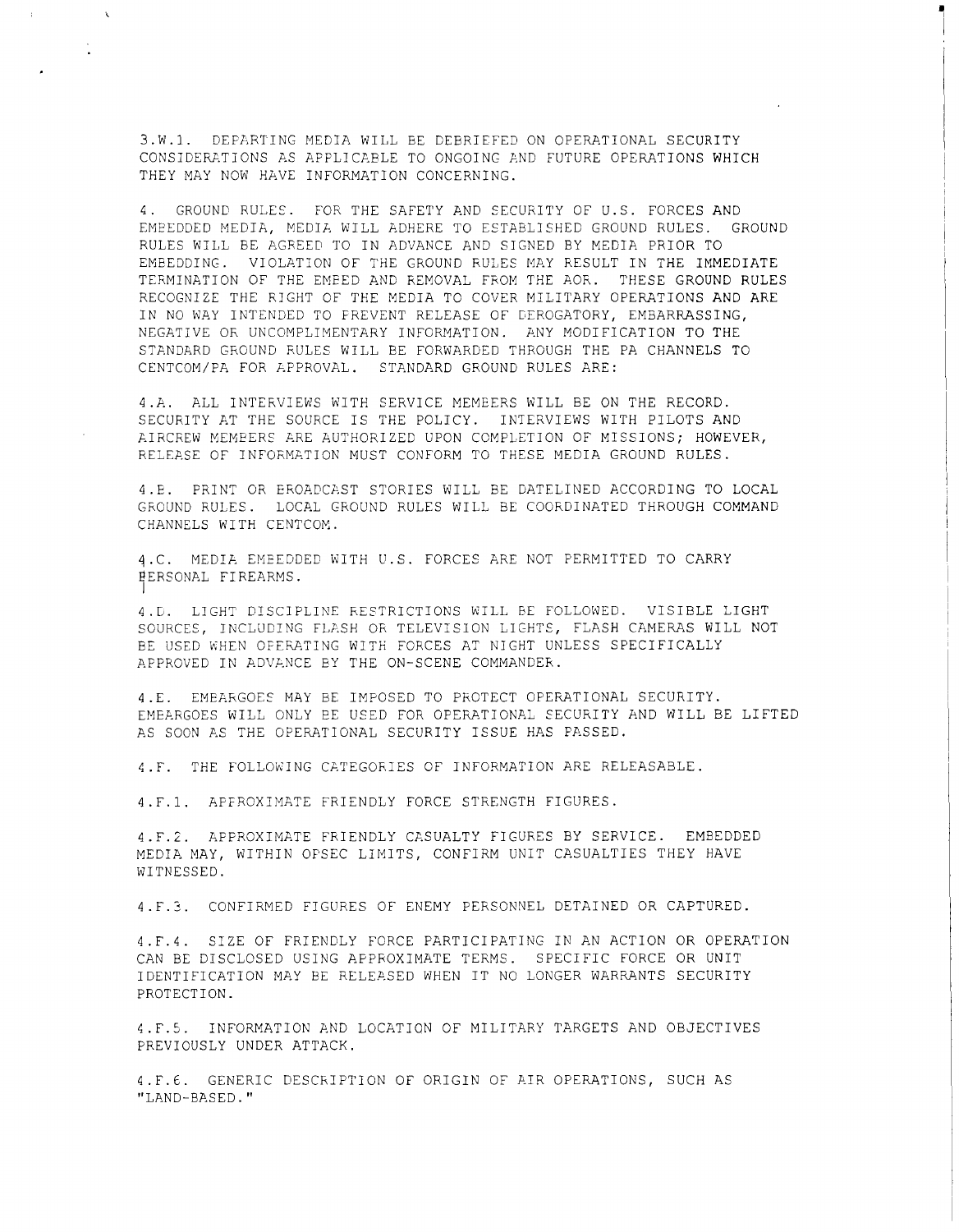4.F.7. DATE, TIME OK LOCATION OF PREVIOUS CONVENTIONAL MILITARY MISSIONS AND ACTIONS, AS WELL AS MISSION RESULTS ARE RELEASABLE ONLY IF DESCRIBED IN GENERAL TERMS.

~ I

4. F. 8. TYPES OF ORDNANCE EXPENDED IN GENERAL TERMS.

4.F.9. NUMBER OF AERIAL COMBAT OR RECONNAISSANCE MISSIONS OR SOKTIES FLOWN IN CENTCOM'S AREA OF OPERATION.

4.F.l0. TYPE OF FORCES INVOLVED (E.G., AIR DEFENSE, INFANTRY, ARMOK, MARINES) .

4. F. 11. ALLIED PARTICIFATION BY TYPE OF OPERATION (SHIPS, AIRCRAFT, GROUND UNITS, ETC.) AFTER APPROVAL OF THE ALLIED UNIT COMMANDER.

4.F.l2. OPERATION CODE NAMES.

4.F.l3. NAMES AND HOMETOWNS OF U.S. MILITARY UNITS.

4.F.l4. SERVICE MEMBERS' NAMES AND HOME TOWNS WITH THE INDIVIDUALS' CONSENT.

4.G. THE FOLLOWING CATEGORIES OF INFORMATION ARE NOT RELEASABLE SINCE THEIR PUBLICATION OR BROADCAST COULD JEOPARDIZE OPERATIONS AND ENDANGER LIVES.

4.G.l. SPECIFIC NUMBER OF TROOPS IN UNITS BELOW CORPS/MEF LEVEL.

4.G.2. SPECIFIC NUMEER OF AIRCRAFT IN UNITS AT OR BELOW THE AIR EXPEDITIONARY WING LEVEL.

4.G.3. SPECIFIC NUMBERS KEGARDING OTHER EQUIPMENT OR CRITICAL SUPPLIES (E.G. ARTILLERY, TANKS, LANDING CRAFT, RADARS, TRUCKS, WATER, ETC.).

4.G.4. SPECIFIC NUMBERS OF SHIPS IN UNITS BELOW THE CARRIER BATTLE GROUP LEVEL.

4.G.S. NAMES OF MILITARY INSTALLATIONS OR SPECIFIC GEOGRAPHIC LOCATIONS OF MILITARY UNITS IN THE CENTCOM AREA OF RESPONSIBILITY, UNLESS SPECIFICALLY RELEASED BY THE DEPARTMENT OF DEFENSE OR AUTHORIZED BY THE CENTCOM COMMANDEK. NEWS AND IMAGERY PRODUCTS THAT IDENTIFY OR INCLUDE IDENTIFIABLE FEATURES OF THESE LOCATIONS ARE NOT AUTHORIZED FOR RELEASE.

4.G.6. INFORMATION REGARDING FUTURE OPERATIONS.

4.G.7. INFORMATION REGARDING FORCE PROTECTION MEASURES AT MILITARY INSTALLATIONS OR ENCAMPMENTS (EXCEPT THOSE WHICH ARE VISIBLE OR READILY APPARENT).

4.G.E. PHOTOGRAPHY SHOWING LEVEL OF SECURITY AT MILITARY INSTALLATIONS OR ENCAMPMENTS.

4.G.9. RULES OF ENGAGEMENT.

4.G.lG. INFORMATION ON INTELLIGENCE COLLECTION ACTIVITIES COMPROMISING TACTICS, TECHNIQUES OR PROCEDURES.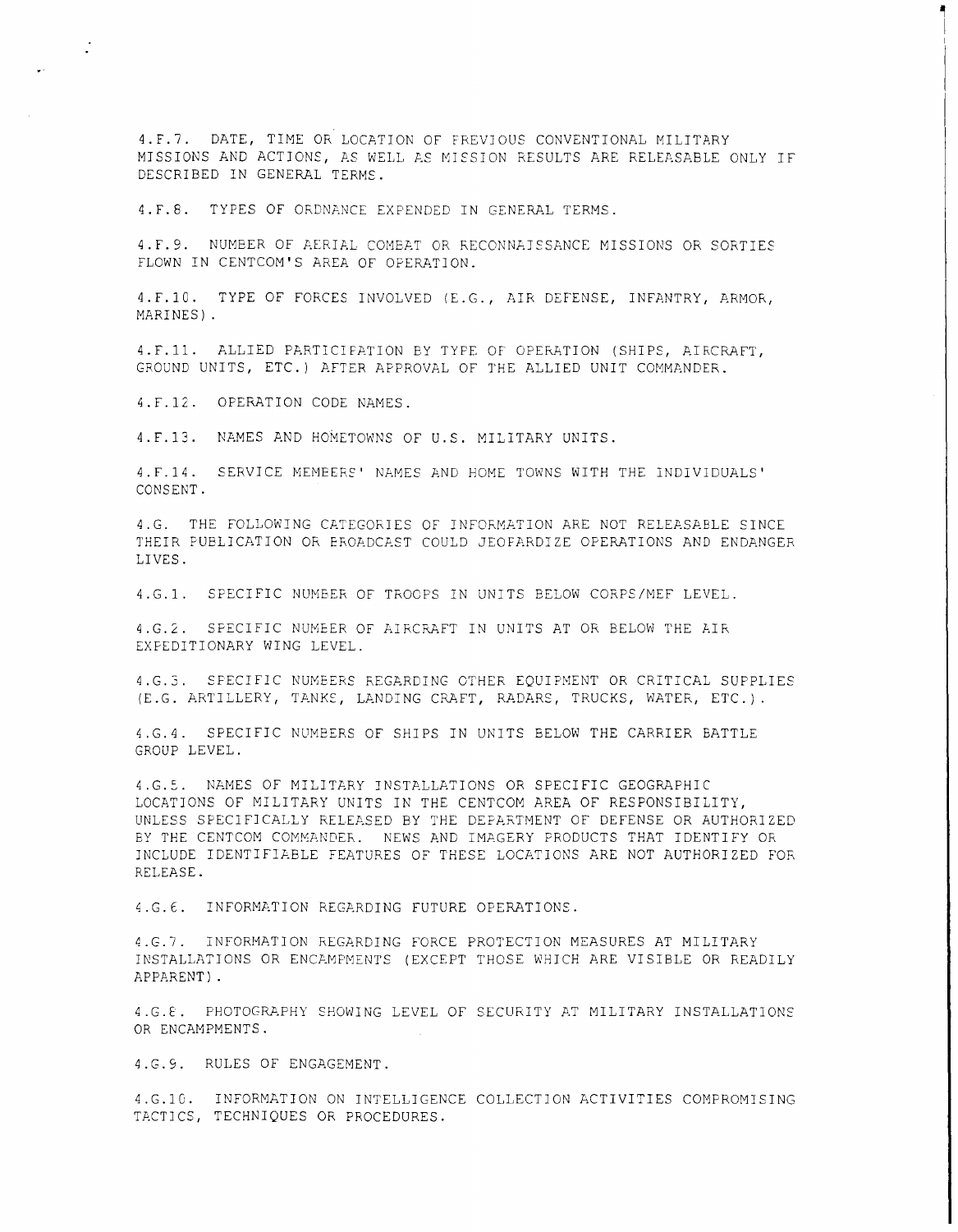4.6.11. EXTRA FRECAUTIONS IN REPORTING WILL BE REQUIRED AT THE COMMENCEMENT OF HOSTILITIES TO MAXIMIZE OPERATIONAL SURPRISE. LIVE BROADCASTS FROM hiRFIELDS, ON THE GROUND OR AFLOAT, BY EMBEDDED MEDIA ARE PROHIBITED UNTIL THE SAFE RETURN OF THE INITIAL STRIKE PACKAGE OR UNTIL AUTHORIZED BY THE UNIT COMMANDER.

 $\ddot{\cdot}$ 

~ I

4.G.12. DURING AN OFERATION, SPECIFIC INFORMATION ON FRIENDLY FORCE TROOP MOVEMENTS, TACTICAL DEPLOYMENTS, AND DISPOSITIONS THAT WOULD JEOFARDIZE OPERATIONAL SECURITY OR LIVES. INFORMATION ON ON-GOING ENGAGEMENTS WILL NOT BE RELEASED UNLESS AUTHORIZED FOR RELEASE BY ON-SCENE COMMANDER.

4. G. 13. INFORMATION ON SPECIAL OPERATIONS UNITS, UNIQUE OPERATIONS METHODOLOGY OR TACTICS, FOR EXAMPLE, AIR OFERATIONS, ANGLES OF ATTACK, AND SPEEDS; NAVAL TACTICAL OR EVASIVE MANEUVERS, ETC. GENERAL TERMS SUCH AS "LOW" OR "FAST" MAY BE USED.

4.G.l,. INFORMATION ON EFFECTIVENESS OF ENEMY ELECTRONIC WARFARE.

4.G.l5. INFORMATION IDENTIFYING POSTPONED OR CANCELED OPERATIONS.

4.G.16. INFORMATION ON MISSING OR DOWNED AIRCRAFT OR MISSING VESSELS WHILE SEARCH AND RESCUE AND RECOVERY OFERATIONS ARE BEING PLANNED OR UNDERWAY.

J. G. 17. INFORMATION ON EFFECTIVENESS OF ENEMY CAMOUFLAGE, COVER, DECEPTION, TARGETING, DIRECT AND INDIRECT FIRE, INTELLIGENCE COLLECTION, OR SECURITY MEASURES.

4.G.18. NO PHOTOGRAPHS OR OTHER VISUAL MEDIA SHOWING AN ENEMY PRISONER OF WAR OR DETAINEE'S RECOGNIZABLE FACE, NAMETAG OR OTHER IDENTIFYING FEATURE OR ITEM MAY BE TAKEN.

4.G.l9. STILL OR VIDEO IMAGERY OF CUSTODY OPERATIONS OR INTERVIEWS WITH PERSONS UNDER CUSTODY.

~.H. THE FOLLOVJING FROCEDURES AND POLICIES APPLY TO COVERAGE OF WOUNDED, INJURED, AND ILL PERSONNEL:

4.H.l. MEDIA REFRESENTATIVES WILL BE REMINDED OF THE SENSITIVITY OF USING NAMES OF INDIVIDUAL CASUALTIES OR PHOTOGRAPHS THEY MAY HAVE TAKEN WHICH CLEARLY IDENTIFY CASUALTIES UNTIL AFTER NOTIFICATION OF THE NOK AND RELEASE BY OASD(PA).

4.H.2. BATTLEFIELD CASUALTIES MAY BE COVERED BY EMBEDDED MEDIA AS LONG AS THE SERVICE MEMBER'S IDENTITY IS PROTECTED FROM DISCLOSURE FOR 72 HOURS OR UPON VERIFICATION OF NOK NOTIFICATION, WHICHEVER IS FIRST.

4.H.3. MEDIA VISITS TO MEDICAL FACILITIES WILL BE IN ACCORDANCE WITH APPLICABLE REGULATIONS, STANDARD OPERATING PROCEDURES, OPERATIONS ORDERS AND INSTRUCTIONS BY ATTENDING PHYSICIANS. IF APPROVED, SERVICE OR MEDICAL FACILITY PERSONNEL MUST ESCORT MEDIA AT ALL TIMES.

4.H.4. PATIENT WELFARE, PATIENT PRIVACY, AND NEXT OF KIN/FAMILY CONSIDERATIONS ARE THE GOVERNING CONCERNS ABOUT NEWS MEDIA COVERAGE OF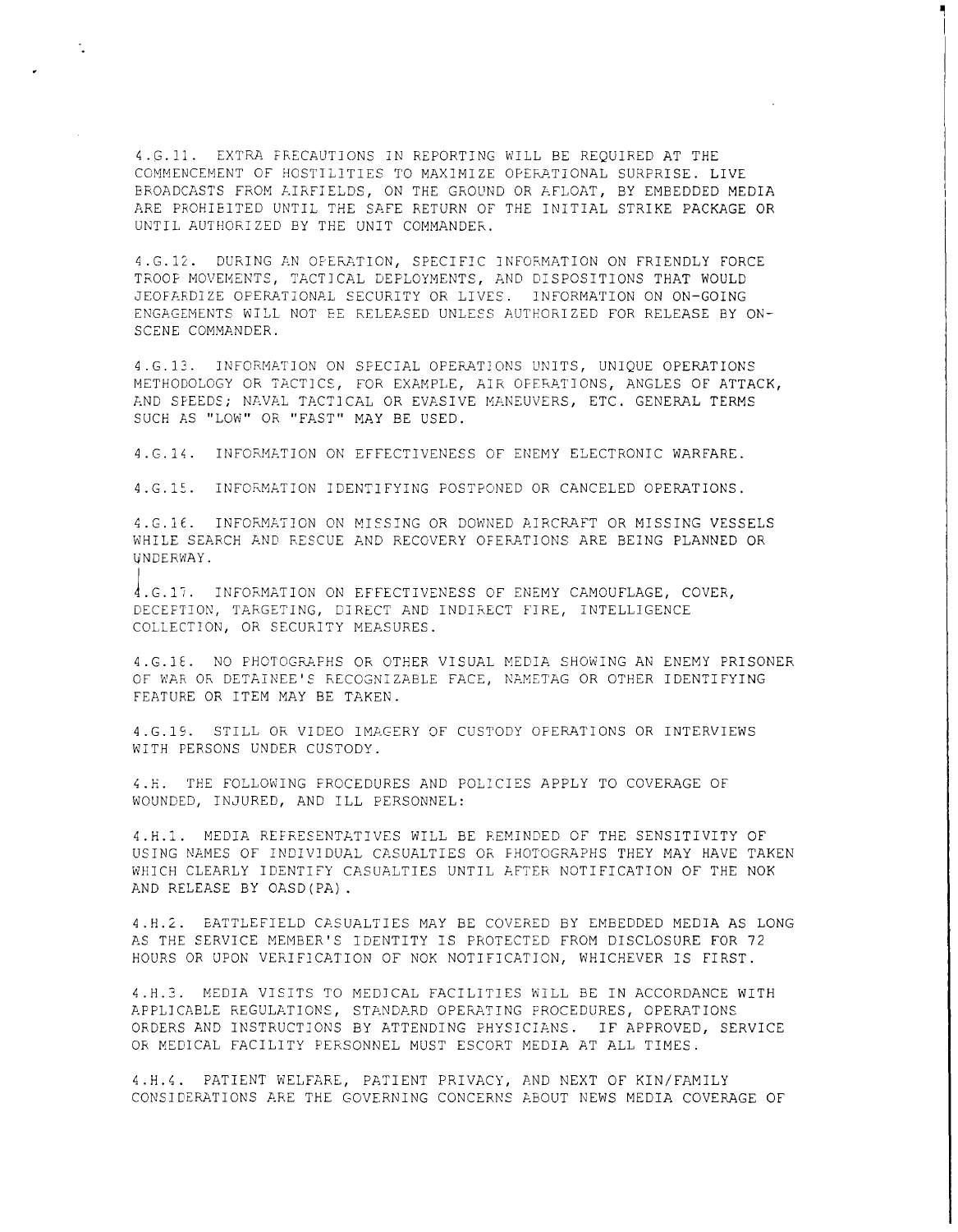WOUNDED, INJURED, AND ILL PERSONNEL IN MEDICAL TREATMENT FACILITIES OR OTHER CASUALTY COLLECTION AND TREATMENT LOCATIONS.

• I

4.H.5. MEDIA VISITS ARE AUTHORIZED TO MEDICAL CARE FACILITIES, BUT MUST BE APPROVED BY THE MEDICAL FACILITY COMMANDER AND ATTENDING PHYSICIAN AND MUST NOT INTERFERE WITH MEDICAL TREATMENT. REQUESTS TO VISIT MEDICAL CARE FACILITIES OUTSIDE THE CONTINENTAL UNITED STATES WILL BE COORDINATED BY THE UNIFIED COMMAND PA.

4.H.6. REPORTERS MAY VISIT THOSE AREAS DESIGNATED BY THE FACILITY COMMANDER, BUT WILL NOT BE ALLOWED IN OFERATING ROOMS DURING OPERATING PROCEDURES.

4 .H. 7. PERMISSION TO INTERVIEW OR PHOTOGRAPH A PATIENT WILL BE GRANTED ONLY WITH THE CONSENT OF THE ATTENDING PHYSICIAN OR FACILITY COMMANDER AND WITH THE PATIENT'S INFORMED CONSENT, WITNESSED BY THE ESCORT.

4. H. 6. "INFORMED CONSENT" MEANS THE PATIENT UNDERSTANDS HIS OR HER PICTURE AND COMMENTS ARE BEING COLLECTED FOR NEWS MEDIA PURPOSES AND THEY MAY APPEAR NATIONWIDE IN NEWS MEDIA REPORTS.

4.H.9. THE ATTENDING PHYSICIAN OR ESCORT SHOULD ADVISE THE SERVICE MEMBER IF NOK HAVE BEEN NOTIFIED.

5. IMMUNIZATIONS AND PERSONAL PROTECTIVE GEAR.

5.A. MEDIA ORGANIZATIONS SHOULD ENSURE THAT MEDIA ARE PROPERLY IMMUNIZED BEFORE EMBEDDING WITH UNITS. THE CENTERS FOR DISEASE CONTROL (CDC)-RECOMMENDED IMMUNIZATIONS FOR DEPLOYMENT TO THE MIDDLE EAST INCLUDE HEPATITIS A; HEPATITIS B; RAEIES; TETANUS-DIPHTHERIA; AND TYPHOID. THE CDC RECOMMENDS MENINGOCOCCAL IMMUNIZATIONS FOR VISITORS TO MECCA. IF TRAVELING TO CERTAIN AREAS IN THE CENTCOM AOR, THE CDC RECOMMENDS TAKING PRESCRIPTION ANTIMALARIAL DRUGS. ANTHRAX AND SMALLPOX VACCINES WILL EE PROVIDED TO THE MEDIA AT NO EXPENSE TO THE GOVERNMENT (THE MEDIA OUTLET WILL BEAR THE EXPENSE). FOR MORE HEALTH INFORMATION FOR TRAVELERS TO THE MIDDLE EAST, GO TO THE CDC WEB SITE AT HTTF://WWW.CDC.GOV/TRAVEL/MIDEAST.HTM.

5.B. BECAUSE THE USE OF PERSONAL PROTECTIVE GEAR, SUCH AS HELMETS OR FLAK VESTS, IS BOTH A PERSONAL AND PROFESSIONAL CHOICE, MEDIA WILL BE RESPONSIBLE FOR PROCURING/USING SUCH EQUIPMENT. PERSONAL PROTECTIVE GEAR, AS WELL AS CLOTHING, WILL BE SUBDUED IN COLOR AND APPEARANCE.

5.C. EMBEDDED MEDIA ARE AUTHORIZED AND REQUIRED TO BE PROVIDED WITH, ON A TEMPORARY LOAN EASIS, NUCLEAR, BIOLOGICAL, CHEMICAL (NBC) PROTECTIVE EQUIPMENT BY THE UNIT WITH WHICH THEY ARE EMBEDDED. UNIT PERSONNEL WILL PROVIDE BASIC INSTRUCTION IN THE PROPER WEAR, USE, ANC MAINTENANCE OF THE EQUIPMENT. UPON TERMINATION OF THE EMBED, INITIATED BY EITHER PARTY, THE NBC EQUIPMENT SHALL BE RETURNED TO THE EMBEDDING UNIT. IF SUFFICIENT NBC PROTECTIVE EQUIPMENT IS NOT AVAILABLE FOR EMBEDDED MEDIA, COMMANDERS MAY PURCHASE ADDITIONAL EQUIPMENT, WITH FUNDS NORMALLY AVAILABLE FOR THAT PURPOSE, AND LOAN IT TO EMBEDDED MEDIA IN ACCORDANCE WITH THIS PARAGRAPH.

6. SECURITY

 $\ddot{\cdot}$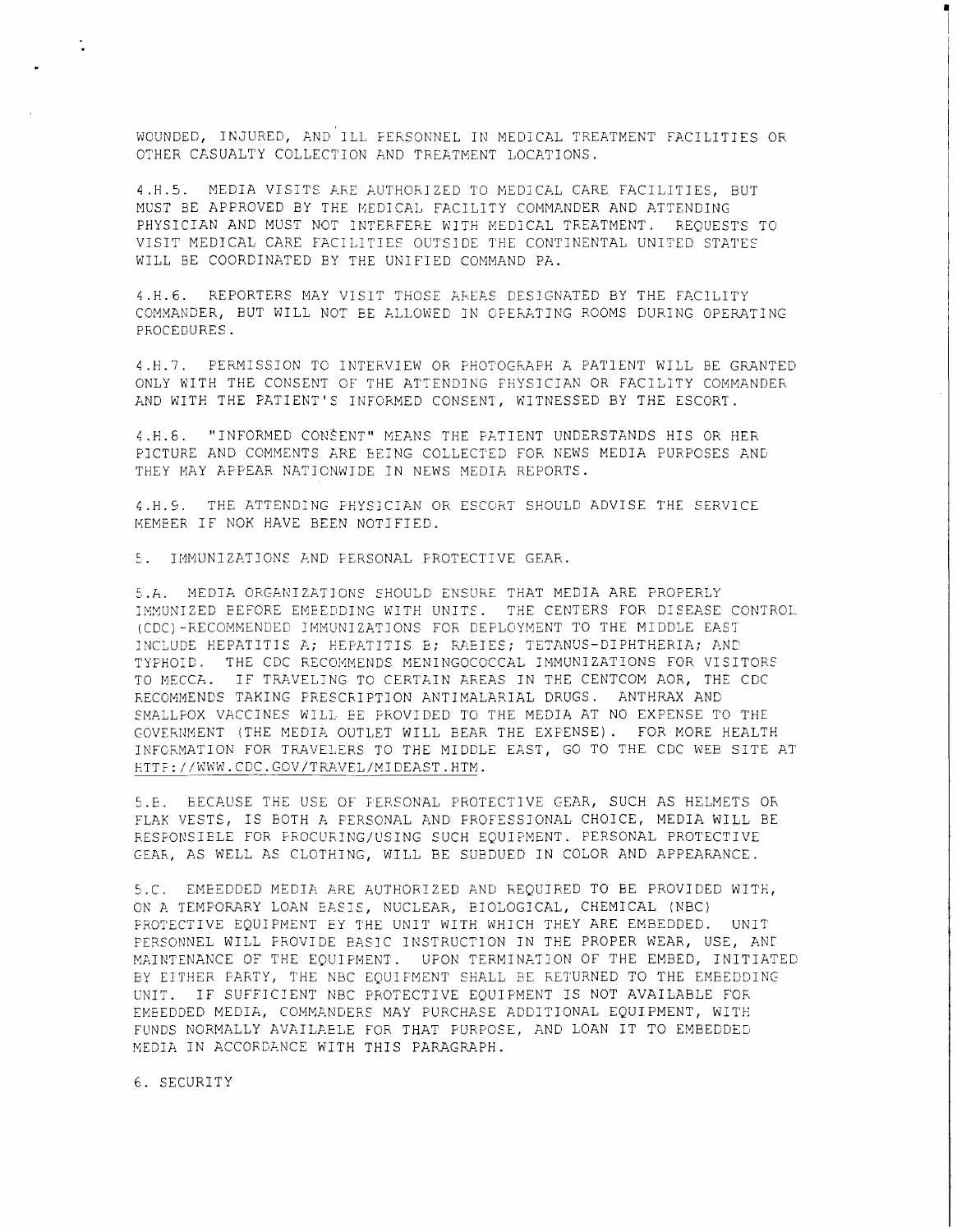6.A. MEDIA PRODUCTS WILL NOT BE SUBJECT TO SECURITY REVIEW OR CENSORSHIF EXCEPT AS INDICATED IN PARA.  $\epsilon.A.1$ . SECURITY AT THE SOURCE WILL BE THE RULE. U.S. MILITARY PERSONNEL SHALL PROTECT CLASSIFIED INFORMATION FROM UNAUTHORIZED OR INADVERTENT DISCLOSURE. MEDIA PROVIDED ACCESS TO SENSITIVE INFORMATION, INFORMATION WHICH IS NOT CLASSIFIED BUT WHICH MAY BE OF OPERATIONAL VALUE TO AN ADVERSARY OR WHEN COMBINED WITH OTHER UNCLASSIFIED INFORMATION MAY REVEAL CLASSIFIED INFORMATION, WILL BE INFORMED IN ADVANCE BY THE UNIT COMMANDER OR HIS/HER DESIGNATED REPRESENTATIVE OF THE RESTRICTIONS ON THE USE OR DISCLOSURE OF SUCH INFORMATION. WHEN IN DOUBT, MEDIA WILL CONSULT WITH THE UNIT COMMANDER OR HIS/HER DESIGNATED REPRESENTATIVE.

 $\ddot{\cdot}$ 

6.A.l. THE NATURE OF THE EMBEDDING PROCESS MAY INVOLVE OBSERVATION OF SENSITIVE INFORMATION, INCLUDING TROOP MOVEMENTS, BATTLE PREPARATIONS, MATERIEL CAPABILITIES AND VULNERABILITIES AND OTHER INFORMATION AS LISTED IN FARA. 4.G. WHEN A COMMANDER OR HIS/HER DESIGNATED REPRESENTATIVE HAS REASON TO BELIEVE THAT A MEDIA MEMBER WILL HAVE ACCESS TO THIS TYPE OF SENSITIVE INFORMATION, PRIOR TO ALLOWING SUCH ACCESS, HE/SHE WILL TAKE PRUDENT PRECAUTIONS TO ENSURE THE SECURITY OF THAT INFORMATIOK. THE PRIMARY SAFEGUARD WILL BE TO BRIEF MEDIA IN ADVANCE ABOUT WHAT INFORMATION IS SENSITIVE AND WHAT THE PARAMETERS ARE FOR COVERING THIS TYPE OF INFORMATION. IF MEDIA ARE INADVERTENTLY EXPCSED TO SENSITIVE INFORMATION THEY SHOULD BE BRIEFED AFTER EXPOSURE ON WHAT INFORMATION THEY SHOULD AVOID COVERING. IN INSTANCES WHERE A UNIT COMMANDER OR THE DESIGNATED REPRESENTATIVE DETERMINES THAT GOVERAGE OF A STORY WILL INVOLVE EXPOSURE TO SENSITIVE INFORMATION EEYOND THE SCOPE OF WHAT MAY BE PROTECTED BY FREBRIEFING OR DEBRIEFING, BUT COVERAGE OF WHICH IS IN THE BEST INTERESTS OF THE DOD, THE COMMANDER MAY OFFER ACCESS IF THE REPORTER AGREES TO A SECURITY REVIEW OF THEIR COVERAGE. AGREEMENT TO SECURITY REVIEW IN EXCHANGE FOR THIS TYPE OF ACCESS MUST BE STRICTLY VOLUNTARY AND IF THE REPORTER DOES NOT AGREE, THEN ACCESS MAY NOT BE GRANTED. IF A SECURITY REVIEW IS AGREED TO, IT WILL NOT INVOLVE ANY EDITORIAL CHANGES; IT WILL BE CONDUCTED SOLELY TO ENSURE THAT NO SENSITIVE OR CLASSIFIED INFORMATION IS INCLUDED IN THE PRODUCT. IF SUCH INFORMATION IS FOUND, THE MEDIA WILL BE ASKED TO REMOVE THAT INFORMATION FROM THE PRODUCT AND/OR EMBARGO THE PRODUCT UNTIL SUCH INFORMATION IS NO LONGER CLASSIFIED OR SENSITIVE. REVIEWS ARE TO EE DONE AS SOON AS PRACTICAL SO AS NOT TO INTERRUPT COMEAT OPERATIONS NOR DELAY REPORTING. IF THERE ARE DISPUTES RESULTING FROM THE SECURITY REVIEW PROCESS THEY MAY BE APPEALED THROUGH THE CHAIN OF COMMAND, OR THROUGH PA CHANNELS TO OASD/PA. THIS PARAGRAPH DOES NOT AUTHORIZE COMMANDERS TO ALLOW MEDIA ACCESS TO CLASSIFIED INFORMATION.

6.A.2. MEDIA PRODUCTS WILL NOT BE CONFISCATED OR OTHERWISE IMPOUNDED. IF IT IS BELIEVED THAT CLASSIFIED INFORMATION HAS BEEN COMPROMISED AND THE MEDIA REPRESENTATIVE REFUSES TO REMOVE THAT INFORMATION NOTIFY THE CPIC AND/OR OASD/PA AS SOON AS POSSIBLE SO THE ISSUE MAY BE ADDRESSED WITH THE MEDIA ORGANIZATION'S MANAGEMENT.

7. MISCELLANEOUS/COORDINATING INSTRUCTIONS:

7.A. OASD(PA) IS THE INITIAL EMBED AUTHORITY. EMBEDDING PROCEDURES AND ASSIGNMENT AUTHORITY MAY BE TRANSFERRED TO CENTCOM PA AT A LATER DATE. THIS AUTHORITY MAY BE FURTHER DELEGATED AT CENTCOM'S DISCRETION.

7.E. THIS GUIDANCE AUTHORIZES BLANKET APPROVAL FOR NON-LOCAL AND LOCAL MEDIA TRAVEL ABOARD DOD AIRLIFT FOR ALL EMBEDDED MEDIA ON A NO-COST,